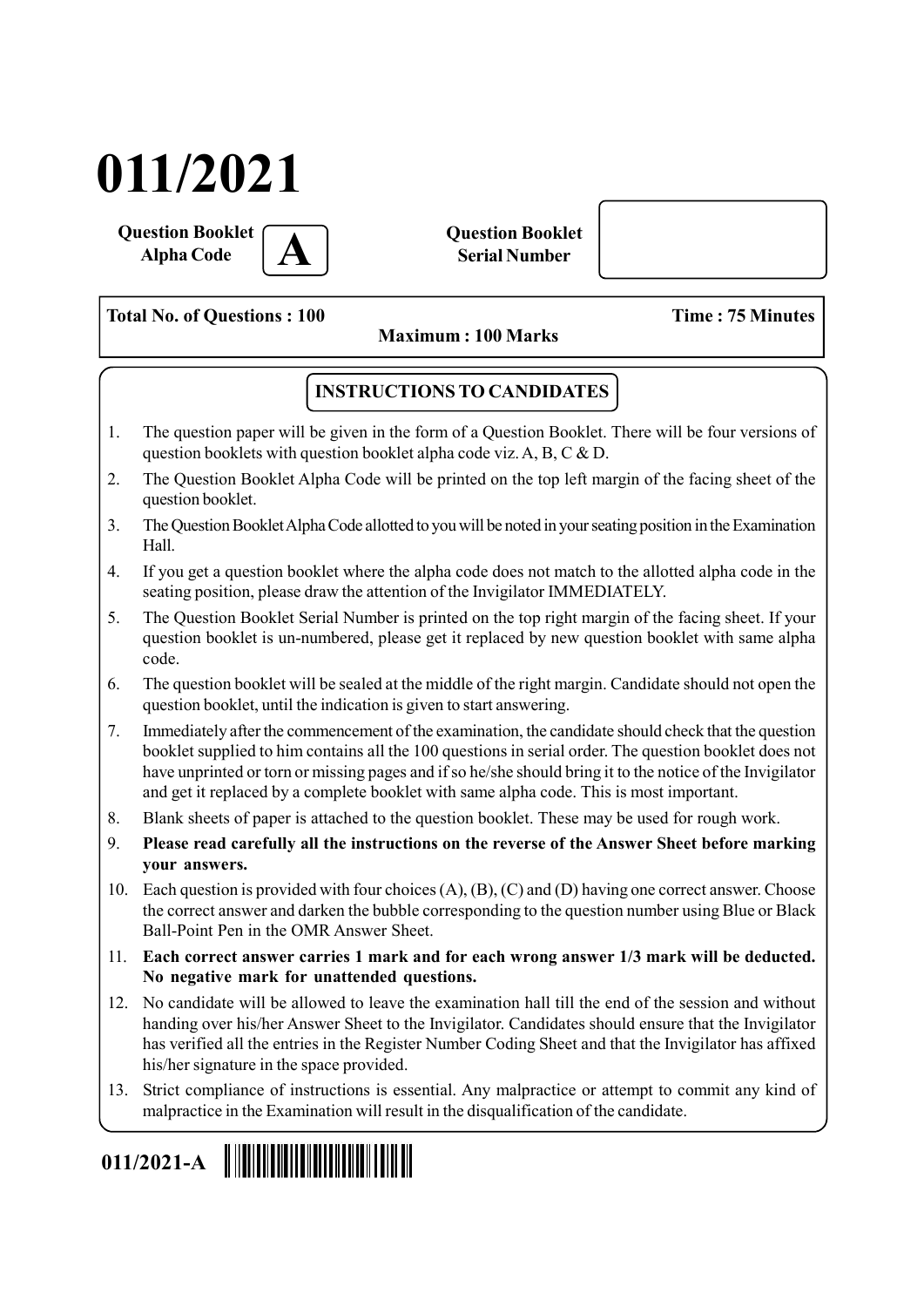$011/2021$  and  $2$  and  $4$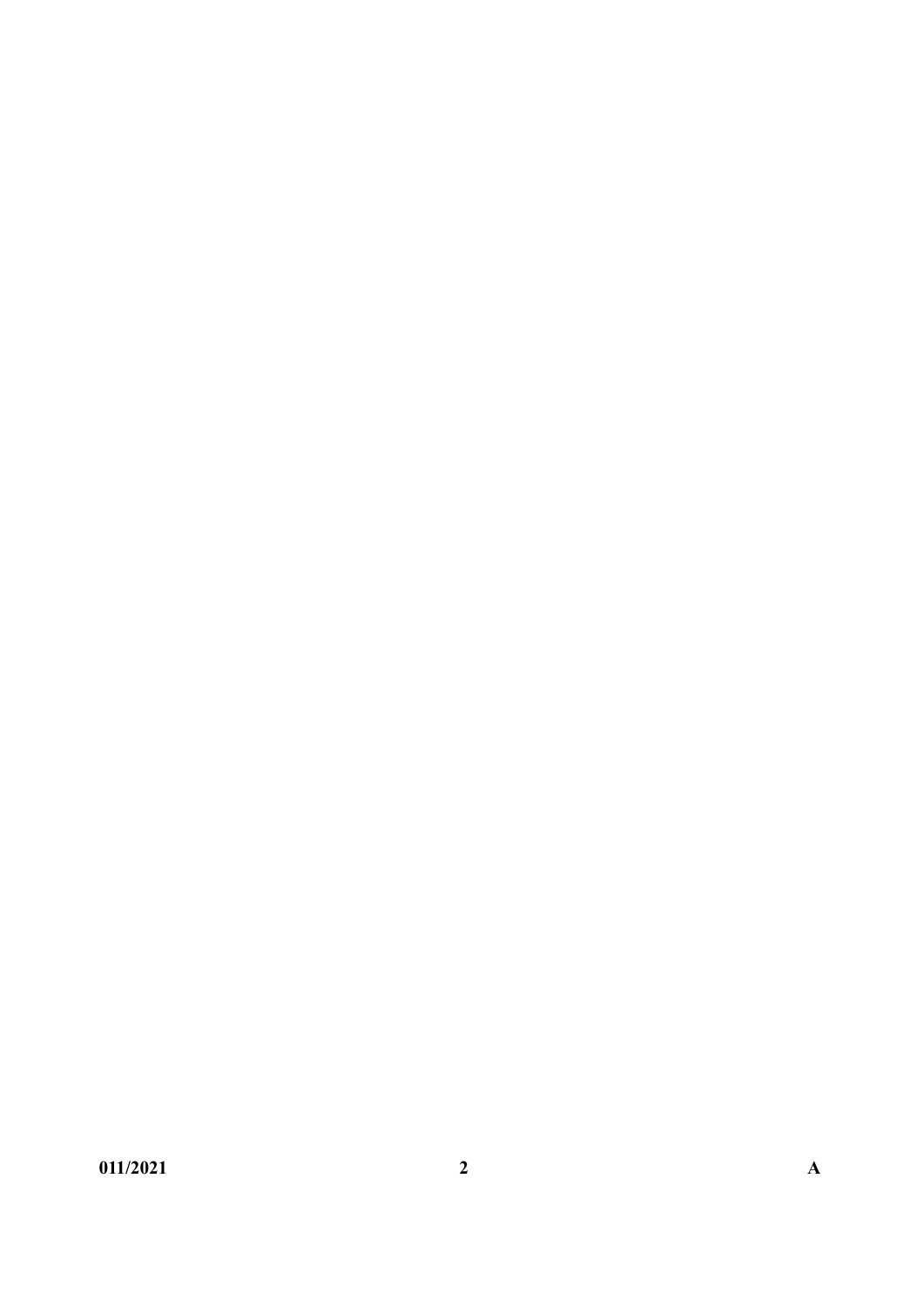# 011/2021

# Total Marks : 100 Marks

#### Time : 1 hour and 15 minutes

| A   |             |                                                                              | 3   | 011/2021                                                                                   |
|-----|-------------|------------------------------------------------------------------------------|-----|--------------------------------------------------------------------------------------------|
|     | (C)         | B & O                                                                        | (D) | A & O                                                                                      |
|     | (A)         | B & AB                                                                       | (B) | A & AB                                                                                     |
| 10. |             | A person with blood group A can receive blood of the following blood groups. |     |                                                                                            |
|     | (C)         | Sebum                                                                        | (D) | None of these                                                                              |
|     | (A)         | Perspiration                                                                 | (B) | Sweat                                                                                      |
| 9.  |             | The insensible water loss which is a simple diffusion of water through skin  |     |                                                                                            |
|     | (C)         | Sensory area                                                                 | (D) | Visual area                                                                                |
|     | (A)         | Motor area                                                                   | (B) | Auditory area                                                                              |
|     | cerebrum    |                                                                              |     |                                                                                            |
| 8.  |             |                                                                              |     | The area which receives images and impressions for interpretation in the occipital lobe of |
|     | (C)         | Vital capacity                                                               | (D) | Pulse pressure                                                                             |
|     | (A)         | Tidal air                                                                    | (B) | Cardiac impulse                                                                            |
| 7.  | expiration. |                                                                              |     | The volume of air that can be passed in and out of lungs by forcible inspiration and       |
|     | (C)         | Meibomian gland                                                              | (D) | Ceruminous gland                                                                           |
|     | (A)         | Brunner's gland                                                              | (B) | Sebaceous gland                                                                            |
| 6.  |             | The specially altered sweat glands in the skin of ear                        |     |                                                                                            |
|     | (C)         | Bundle of His                                                                | (D) | Papillary muscles                                                                          |
|     | (A)         | Chordae tendinae                                                             | (B) | S.A. Node                                                                                  |
| 5.  |             | The pacemaker of heart                                                       |     |                                                                                            |
|     | (C)         | <b>ACTH</b>                                                                  | (D) | <b>FSH</b>                                                                                 |
|     | (A)         | Luteinising hormone                                                          | (B) | Prolactin                                                                                  |
| 4.  |             | The hormone that stimulates the formation of spermatozoa in testes of males. |     |                                                                                            |
|     | (C)         | Medulla oblongata                                                            | (D) | Cerebellum                                                                                 |
|     | (A)         | Spinal cord                                                                  | (B) | Cerebrum                                                                                   |
| 3.  |             | The organ in which the grey matter can be seen in the form of letter 'H'.    |     |                                                                                            |
|     | (C)         | 120 days                                                                     | (D) | 30 days                                                                                    |
|     | (A)         | 130 days                                                                     | (B) | $7 - 14$ days                                                                              |
| 2.  |             | The average life span of RBC                                                 |     |                                                                                            |
|     | (C)         | Vestibular nerve                                                             | (D) | Trochlear nerve                                                                            |
|     | (A)         | Abducens                                                                     | (B) | Cochlear nerve                                                                             |
|     |             |                                                                              |     |                                                                                            |

 $[P.T.O.]$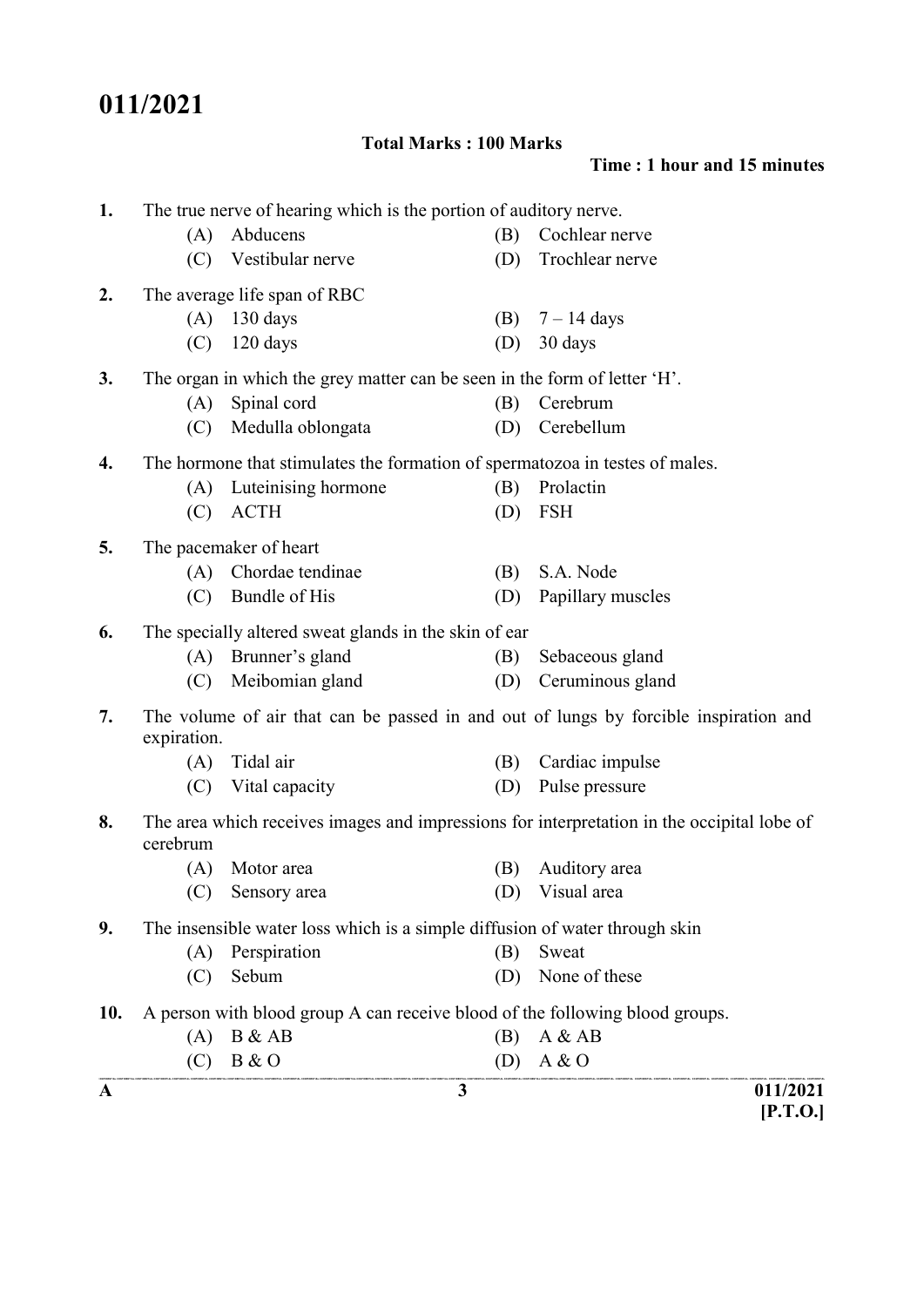- (i) Phenylalanine (ii) Threonine (iii) Methionine (iv) Valine  $(A)$  (i)  $(B)$  (ii) (C) (iii) (D) None of the above 13. Which of the following statement is/are wrong about vitamins ? (i) Vitamin  $B_1$  (Thiamine) deficiency results in Beriberi. (ii) Vitamin  $B_2$  (Riboflavin) deficiency results in Pellagra. (iii) Vitamin  $B_{12}$  deficiency results in Pernicious Anemia. (iv) Vitamin C (Ascorbic Acid) is essential for wound healing. (A) Only (i)  $(B)$  Only (ii) (C) Only (iii) (D) None of the above (i) Phosphatase test (ii) Standard plate count (iii) Shick test (iv) Coliform count (A) Only (i), (ii)  $\&$  (iv) (B) Only (ii), (iii)  $\&$  (iv) (C) Only (i), (ii)  $\&$  (iii) (D) All of the above (i) Pneumococci (ii) Gonococci (iii) Meningococci (iv) Streptococci (A) Only (i)  $\&$  (ii) (B) Only (i)  $\&$  (iv) (C) Only (ii)  $\&$  (iii) (D) All of the above 16. Which of the following methods of sterilization are working using the technique of dry heat ? (i) Hot air oven
	- (ii) Autoclave (iii) Incinerator (iv) Hospital sterilizer (A) Only (i)  $\&$  (iii) (B) Only (i)  $\&$  (iv) (C) Only (ii)  $\&$  (iv) (D) Only (ii)  $\&$  (iii)

 $011/2021$  A

- 
- 14. Which of the following tests are used to assess the quality of pasteurized milk ?

15. Which of the following bacteria are gram negative ?

(A) Only (i)  $\&$  (ii) (B) Only (i)  $\&$  (iv) (C) Only (ii)  $\&$  (iii) (D) Only (iii)  $\&$  (iv) 12. The following are 'essential' amino acids, except

(iv) Halitosis is the term for bad breath.

# 11. Which of the following statement is/are correct about Teeth-hygiene ?

(iii) Dental plaque is protecting teeth from caries.

- (i) Periodontal disease is the commonest cause of tooth loss.
	- (ii) Enamel can repair by itself.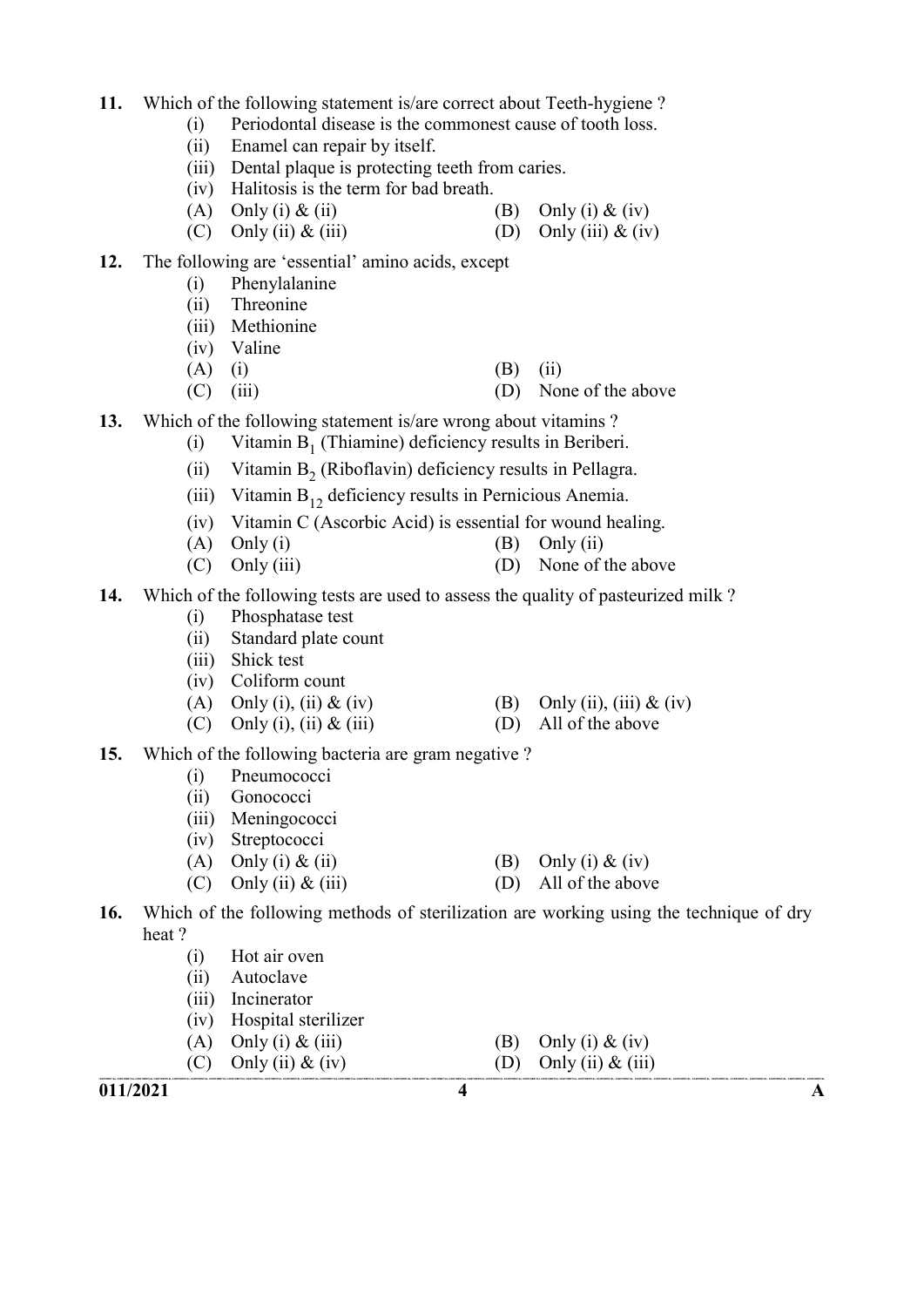- 17. Which of the following statement is/are correct about functions of Sterile Supplies Department (CSSD) in a hospital ?
	- (i) Supply of sterile linen for operation theatre
	- (ii) Supply of potable drinking water
	- (iii) Supply of oxygen gas for operation theatre
	- (iv) Disinfection of equipments such as ventilators
	- (A) Only (i)  $\&$  (ii) (B) Only (i)  $\&$  (iii)
	- (C) Only (ii)  $\&$  (iii) (D) Only (i)  $\&$  (iv)
- 18. Which of the following statements are wrong about different types of infection ?
	- (i) First infection by a parasite is known as primary infection.
	- (ii) The infection caused by a parasite in a patient suffering from a disease caused by another parasite is known as cross infection.
	- (iii) Hospital Acquired infection is known as endogenous infection.
	- (iv) Infection in a particular organ is called focal infection.
	- (A) Only (i)  $\&$  (iv) (B) Only (ii)  $\&$  (iv)
	- (C) Only (ii)  $\&$  (iii) (D) None of them

19. Which of the following is not a zoonotic disease ?

- (A) Japanese Encephalitis (B) Kyasanur Forest Disease
- (C) Brucellosis (D) Dracunculiasis
- 20. Which of the following drugs are used to treat Covid-19?
	- (i) Dexamethasone
	- (ii) Favipiravir
	- (iii) Remdesivir
	- (iv) Tocilizumab
	- (A) All of them (B) Only (ii)  $\&$  (iii)
	- (C) Only (i)  $\&$  (iii) (D) Only (i), (iii)  $\&$  (iv)
- 21. The state of semi unconsciousness in which casualty responds to external stimuli or loud noise.
	- (A) Coma (B) Stupor
	- (C) Fainting (D) Somnolent
- 22. The condition in which the blood is coughed out mixed with air or sputum.
	- (A) Epistaxis (B) Malena
	- (C) Haemoptysis (D) Haemetemesis
- 23. When fever is present only for several hours during the day, it can be termed
	- (A) Continuous fever (B) Remittent fever
	- (C) Moderate fever (D) Intermittent fever
- 24. The first aid for fractures includes the following group :
	- (i) Avoid all unnecessary movements
	- (ii) Reduce the fracture and bring bones to normal position
	- (iii) Apply splints
	- (iv) Prevent infection
	- (A) (i), (iii), (iv) (B) (ii), (iii), (iv)
	- (C) (i), (ii), (iii) (D) (iii), (iv)

A  $\qquad \qquad 5 \qquad \qquad 011/2021$  $[P.T.O.]$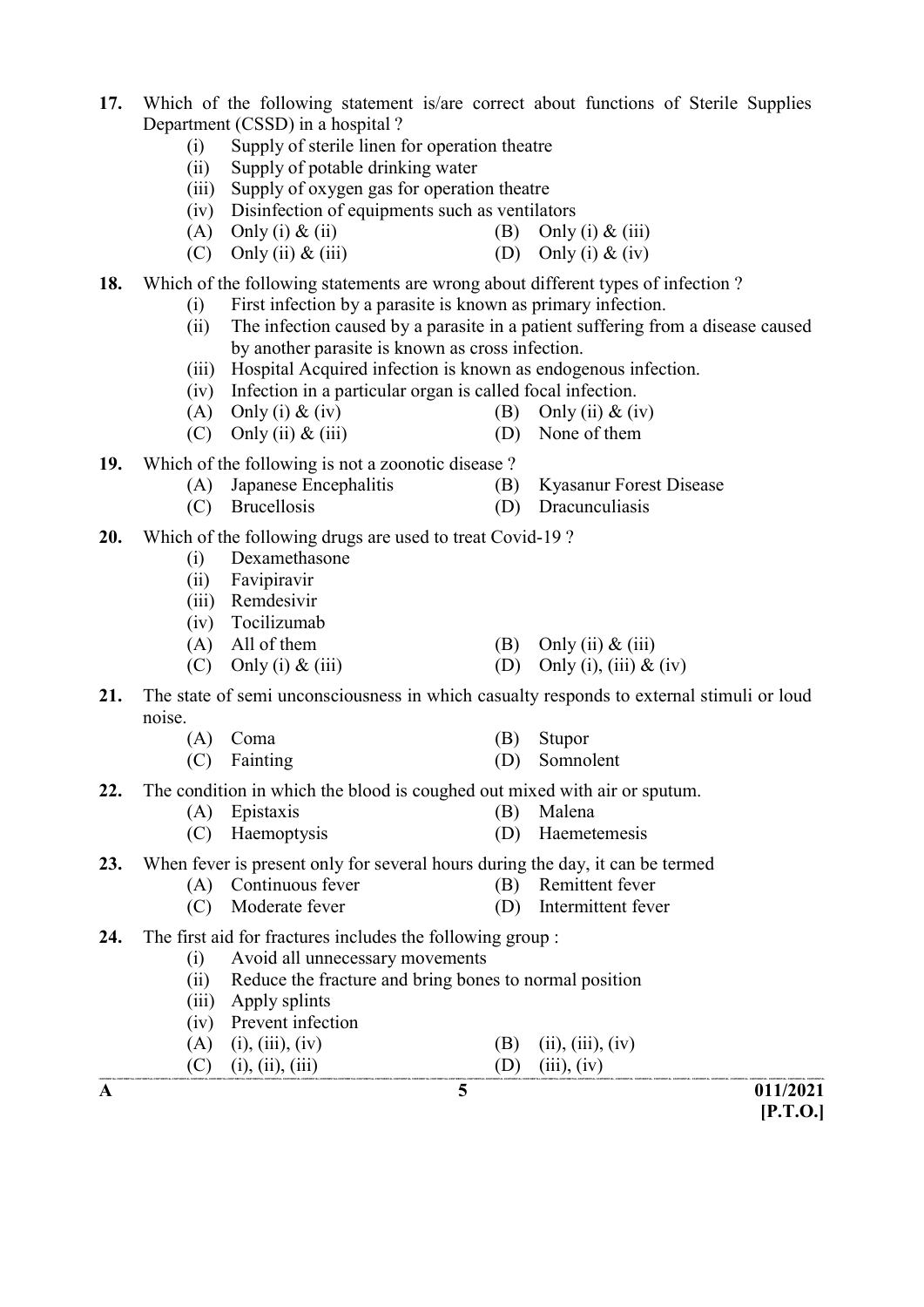- 25. Expand OCHA.
	- (A) Office for Coordination of Humanitarian Affairs.
	- (B) Office for Coordination of Health Affairs.
	- (C) Organisation for Coordination of Humanitarian Affairs.
	- (D) Organisation for Coordination of Health Affairs.
- 26. A person who met a motor bike accident has a spinal fracture. He is unable to sit and stand following injury. This inability can be termed as.
	- (A) Handicap (B) Disease
	- (C) Disability (D) Impairment
- 27. Rehabilitation in which restoration of capacity to earn livelihood is aimed.
	- (A) Vocational Rehabilitation (B) Medical Rehabilitation
	- (C) Social Rehabilitation (D) Psychological Rehabilitation
- 28. The World Disaster Reduction Day is observed on
	-
	- (C) 13th October (D) December 3rd
- 29. A victim of drowning is rescued. In order to drain out water from the body, the following first aid measures should be taken, except
	- (A) Force out water from stomach
	- (B) Place the victim in prone position
	- (C) Raise the middle part of body
	- (D) Clear the airway and mouth
- 30. When a flood is over, the instruction to be followed is
	- (A) Can use all consumables
	- (B) Can use canned foods
	- (C) Wait until the water is declared safe before drinking
	- (D) The people should return to home immediately
- 31. Which is the right option regarding health problems associated with Obesity ?
	- I Obesity can lead to gall bladder diseases and sleep apnea
	- II It moderately increases the risk of osteoarthritis and gout
	- III There is slightly increased risk of breast, endometrial and colon cancers in obese persons
	- (A) I and II correct, III incorrect (B) II and III correct, I incorrect
	- (C) I and III correct, II incorrect (D) I, II and III correct
- 32. Read the statements and choose the correct option regarding accidents and injury prevention
	- I Safety helmets reduce the risk of head injury by 30% and fatalities by 40%
	- II There should be a basic reporting system of all accidents
	- III Drugs such as barbiturates, amphetamines and cannabis can improve the driver's concentration ability
	- (A) I and II correct, III incorrect (B) II and III correct, I incorrect
- - (C) I and III correct, II incorrect (D) I, II and III correct

 $011/2021$  6 A

- 
- 
- (A)  $2<sup>nd</sup> Wednesday of December$ <br>
(B)  $2<sup>nd</sup> Wednesday of October$ <br>
(D) December  $3<sup>rd</sup>$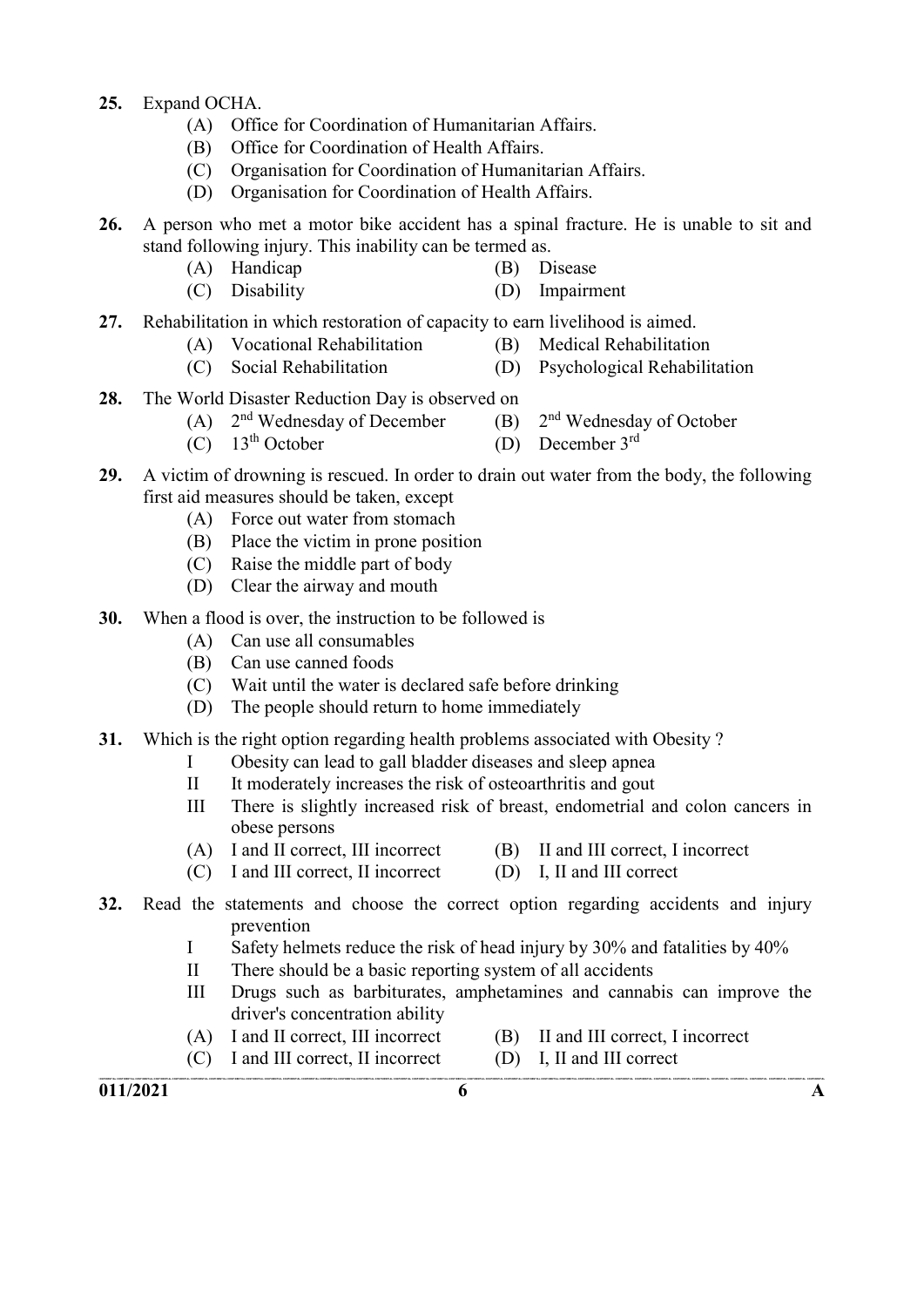- 33. Which is the correct option regarding causes of childhood blindness ?
	- I Leading causes are Xerophthalmia, Congenital cataract, and Congenital glaucoma
	- II Other causes include uncorrected refractive errors, optic atrophy and retinopathy due to prematurity
	- (A) I correct, II incorrect (B) II correct, I incorrect
	- (C) Both correct (D) Both incorrect
- 34. Pick the right option after reading the statements on geriatrics
	- I The 3 major ailments reported by elderly persons are visual impairment, locomotive disorders and neurological complaints
	- II Biological age of an elderly person is identical with his chronological age
	- (A) I is correct, II is incorrect (B) II is correct, I incorrect
	- (C) Both incorrect (D) Both correct
- 35. Read the following statements about non modifiable risk factors of Hypertension :
	- I Blood pressure increases with age in both sexes.
	- II Children of hypertensive parents have 45% chance of developing hypertension.
	- III Population studies have shown that blood pressure is higher in white ethnic communities.
	- (A) I and II are incorrect, III is correct
	- (B) II and III are incorrect, I is correct
	- (C) III is incorrect, I and II are correct
	- (D) I and III are incorrect, II is correct
- 36. Which is the right option related to maternal diabetes ?
	- I Offsprings of diabetic pregnancies including gestational diabetes are often small babies
	- II Offsprings of diabetic pregnancies including gestational diabetes often tend to develop obesity in childhood
	- III Children born to mothers after they developed diabetes have a 3 fold higher risk of developing diabetes than those born before
	- (A) I, II and III are correct (B) I incorrect, II and III correct
	- (C) II incorrect, I and III correct (D) III incorrect, I and II correct
- 37. Choose the correct option related to proper bio-medical waste management
	- I Waste items in yellow bag are treated by autoclaving
	- II Waste items in black bag are disposed in secured land fill
	- (A) I is correct, II incorrect (B) I and II correct
	- (C) I incorrect, II correct (D) I and II incorrect

A  $\overline{7}$  011/2021  $[P.T.O.]$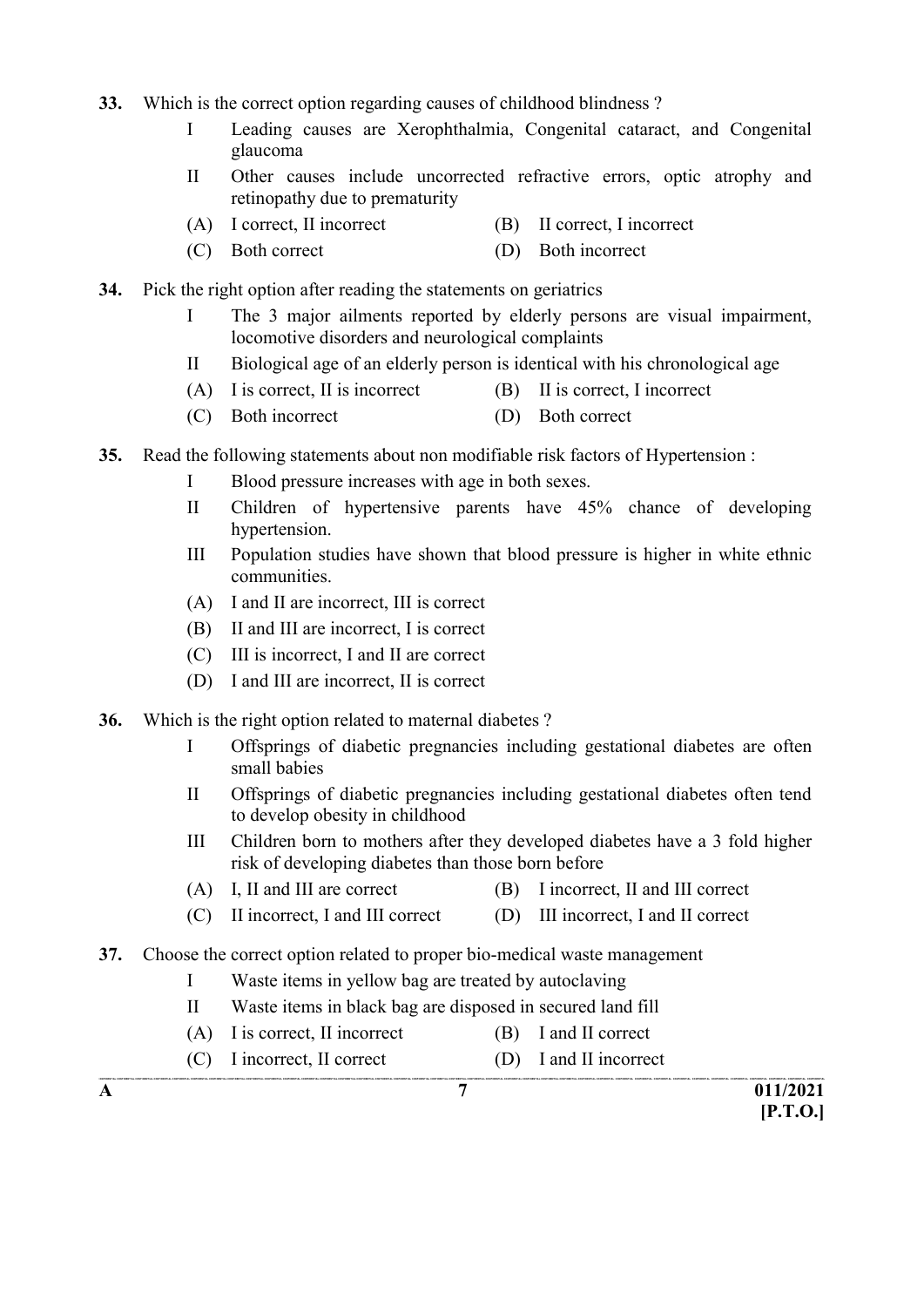- 38. Regarding Stroke, which is correct ?
	- I Transient Ischemic attacks (TIA) are episodes of irreversible focal and neurological deficit lasting for more than 24 hours
	- II First priority in stroke prevention goes to control of arterial hypertension
	- III Previously it was considered as an inevitable part of aging, focus is now on primary prevention through community activation
	- (A) II and III are correct (B) I and III are correct
	- (C) I and II are correct (D) All are correct
- 39. Which is true considering tobacco use and cancers ?
	- I Worldwide, cigarette smoking is responsible for more than one million premature deaths each year
	- II Tobacco use leads to cancer of larynx, bladder, pancreas
	- (A) I is true, II is false (B) II is true, I is false
	- (C) I and II are true (D) I and II are false

#### 40. Which is the correct option ?

- I According to WHO a healthy person aged 18 to 64 years should try to achieve 50 minutes of moderate intensity aerobic physical activities every week
- II Physical activities also include leisure time activities like dancing, playing and gardening
- (A) I correct (B) II correct
- (C) Both correct (D) Both incorrect

#### 41. Public Health concept born in

 (A) Japan (B) England (C) America (D) China

42. Which of the following disease is caused by Bacteria ?

- (A) Chicken pox (B) Measles
- (C) Mumps (D) TB
- 43. The concept of Primary Health care came into lime light at a conference held at
	- (A) Alma Ata (B) New Delhi
	- (C) Rio de Janeiro (D) Vienna

#### 44. Identify the correct combination below providing primary health care services in India.

- (i) Sub Centres
- (ii) Primary Health Centres
- (iii) Community Health Centres
- (iv) Rural Hospitals
- $(A)$  Only  $(i)$
- (B) (i)  $\&$  (ii) only
- $(C)$  (i), (ii) & (iii) only
- (D) All of the above (i), (ii), (iii)  $&$  (iv)

 $011/2021$  and  $8$  and  $4$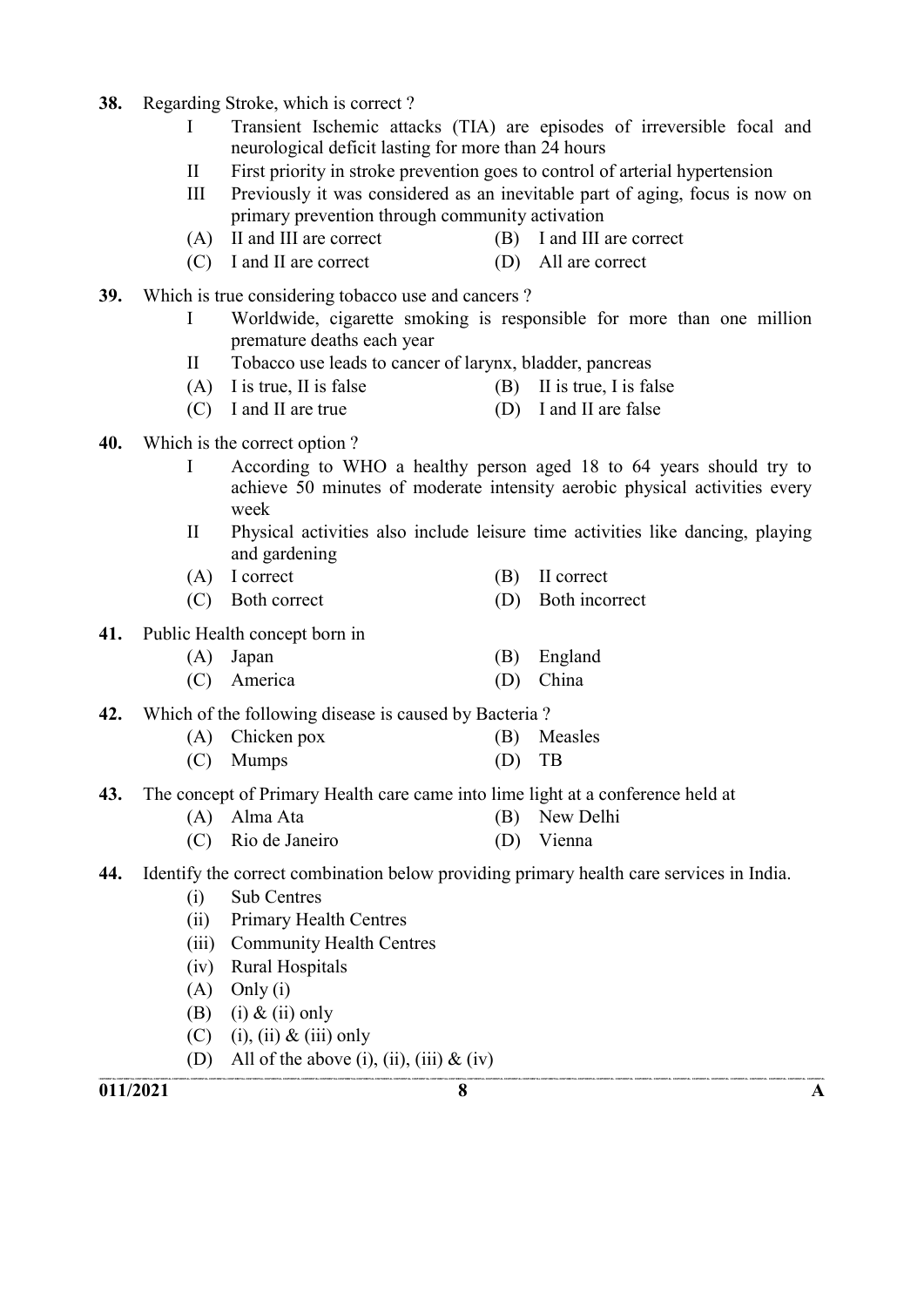45. Vasectomized persons should be advised not to lift heavy objects or ride bicycles for days after the operation.

| $(A)$ 5 | $(B)$ 15 |  |
|---------|----------|--|
| (C) 25  | (D) 35   |  |

46. The day on which the World Health Organization came into force.

| (A) $6^{th}$ March, 1947 | (B) $7th$ April, 1948   |
|--------------------------|-------------------------|
| (C) $8^{th}$ May, 1949   | (D) $9^{th}$ June, 1950 |

- 47. The system of Registration of Births & Deaths in India is far from satisfactory due to  $-$ (Identify the right combination below)
	- (i) Lack of Uniformity
	- (ii) Lack of Completeness
	- (iii) Lack of Accuracy
	- (iv) Ignorance of People
	- (A) Only (i)  $\qquad \qquad$  (B) Only (i) & (ii)
	- (C) Only (i), (ii)  $\&$  (iii) (D) (i), (ii), (iii)  $\&$  (iv)
- 48. Eligible Couple means
	- (A) Currently married couple where wife is in the age group of 15 to 50 years.
	- (B) Currently married couple where wife is in the age group of 15 to 45 years.
	- (C) Currently married couple where wife is in the age group of 18 to 50 years.
	- (D) Currently married couple where wife is in the age group of 18 to 45 years.

| 49. | The Tag line of World Health Day 2020. |  |
|-----|----------------------------------------|--|
|     |                                        |  |

- (A) Support Health Workers (B) Support Health System
- (C) Support Nurses & Midwives (D) Support Doctors

- 50. Dosage of  $TT-1$  for a woman in early pregnancy is
	- (A) 0.05 ml (B) 0.01 ml
	- (C) 0.5 ml (D) 1 ml
- 51. In excreta disposal, Effluent forms in
	- (i) Septic Tank
	- (ii) Sewage treatment plant
	- (iii) Oxidation pond
	- (A) Only (i)  $\&$  (ii) (B) Only (ii)  $\&$  (iii)
	- (C) Only (i)  $\&$  (iii) (D) (i), (ii)  $\&$  (iii)

#### 52. Average amount of sewage which flows through the sewage system in 24 hours

- (i) Average scum flow
- (ii) Average sewage flow
- (iii) Dry weather flow
- (A) Only (ii)  $(B)$  Only (i)
- (C) Only (iii)  $(D)$  (i), (ii),  $\&$  (iii)

A  $9$  011/2021  $[P.T.O.]$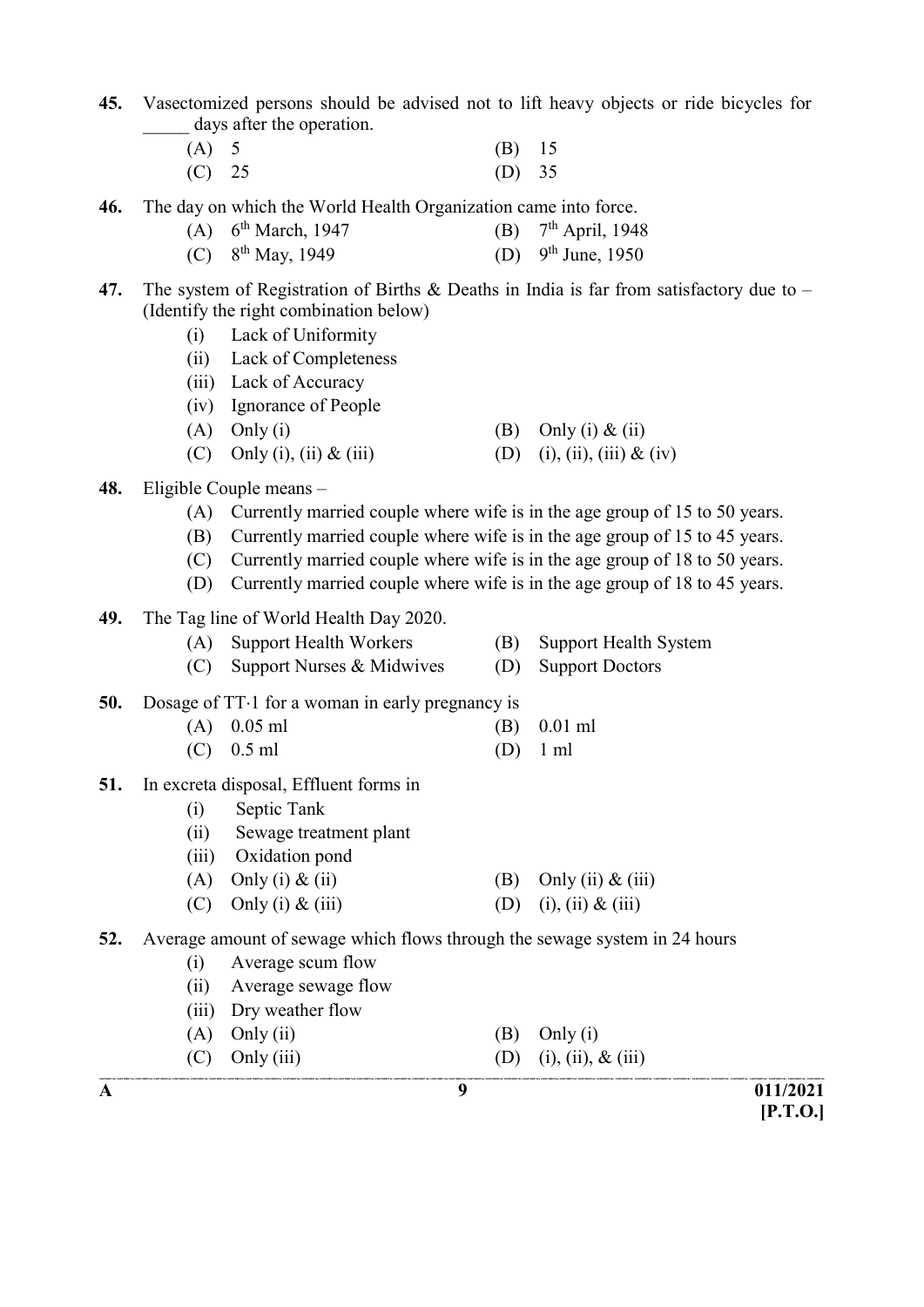| (C)<br>(i)<br>(ii)<br>(iii)<br>(A)<br>(C)<br>(i)<br>(ii)<br>(iii)<br>(A)<br>(C)<br>(i)<br>(ii)<br>(iii)<br>(A)<br>(C) | Different name of oxidation pond<br>Waste stabilization pond<br>Redox pond<br>Sewage lagoons<br>Only (ii)<br>Only (iii)<br>Commonly using larvicides for chemical control<br>Mineral oils<br>Malathion<br>Lindane<br>Only (i) $&$ (ii)<br>Only $(i)$<br>Heart of the slow sand filter<br>Vital layer<br>Zoogleal layer<br>Biological layer<br>Only (iii)<br>Only (ii) $&$ (iii) | (B)<br>(D)<br>(B)<br>(D)<br>(B)<br>(D)                                                                                                                                                      | Only $(i)$<br>$(i)$ , $(ii)$ and $(iii)$<br>Only (ii)<br>Only (iii)<br>Only (i) $&$ (ii)<br>$(i)$ , $(ii)$ & $(iii)$ |                                                                                                |
|-----------------------------------------------------------------------------------------------------------------------|---------------------------------------------------------------------------------------------------------------------------------------------------------------------------------------------------------------------------------------------------------------------------------------------------------------------------------------------------------------------------------|---------------------------------------------------------------------------------------------------------------------------------------------------------------------------------------------|----------------------------------------------------------------------------------------------------------------------|------------------------------------------------------------------------------------------------|
|                                                                                                                       |                                                                                                                                                                                                                                                                                                                                                                                 |                                                                                                                                                                                             |                                                                                                                      |                                                                                                |
|                                                                                                                       |                                                                                                                                                                                                                                                                                                                                                                                 |                                                                                                                                                                                             |                                                                                                                      |                                                                                                |
|                                                                                                                       |                                                                                                                                                                                                                                                                                                                                                                                 |                                                                                                                                                                                             |                                                                                                                      |                                                                                                |
|                                                                                                                       |                                                                                                                                                                                                                                                                                                                                                                                 |                                                                                                                                                                                             |                                                                                                                      |                                                                                                |
|                                                                                                                       |                                                                                                                                                                                                                                                                                                                                                                                 |                                                                                                                                                                                             |                                                                                                                      |                                                                                                |
|                                                                                                                       |                                                                                                                                                                                                                                                                                                                                                                                 |                                                                                                                                                                                             |                                                                                                                      |                                                                                                |
|                                                                                                                       |                                                                                                                                                                                                                                                                                                                                                                                 |                                                                                                                                                                                             |                                                                                                                      |                                                                                                |
|                                                                                                                       |                                                                                                                                                                                                                                                                                                                                                                                 |                                                                                                                                                                                             |                                                                                                                      |                                                                                                |
|                                                                                                                       |                                                                                                                                                                                                                                                                                                                                                                                 |                                                                                                                                                                                             |                                                                                                                      |                                                                                                |
|                                                                                                                       |                                                                                                                                                                                                                                                                                                                                                                                 |                                                                                                                                                                                             |                                                                                                                      |                                                                                                |
|                                                                                                                       |                                                                                                                                                                                                                                                                                                                                                                                 |                                                                                                                                                                                             |                                                                                                                      |                                                                                                |
|                                                                                                                       |                                                                                                                                                                                                                                                                                                                                                                                 |                                                                                                                                                                                             |                                                                                                                      |                                                                                                |
|                                                                                                                       |                                                                                                                                                                                                                                                                                                                                                                                 |                                                                                                                                                                                             |                                                                                                                      |                                                                                                |
|                                                                                                                       |                                                                                                                                                                                                                                                                                                                                                                                 |                                                                                                                                                                                             |                                                                                                                      |                                                                                                |
|                                                                                                                       |                                                                                                                                                                                                                                                                                                                                                                                 |                                                                                                                                                                                             |                                                                                                                      |                                                                                                |
|                                                                                                                       |                                                                                                                                                                                                                                                                                                                                                                                 |                                                                                                                                                                                             |                                                                                                                      |                                                                                                |
|                                                                                                                       | Only (iii)                                                                                                                                                                                                                                                                                                                                                                      | (D)                                                                                                                                                                                         | None of these                                                                                                        |                                                                                                |
| (A)                                                                                                                   | Only $(i)$                                                                                                                                                                                                                                                                                                                                                                      | (B)                                                                                                                                                                                         | Only (ii)                                                                                                            |                                                                                                |
| (iii)                                                                                                                 | 100 litres                                                                                                                                                                                                                                                                                                                                                                      |                                                                                                                                                                                             |                                                                                                                      |                                                                                                |
| (ii)                                                                                                                  | 10000 litres                                                                                                                                                                                                                                                                                                                                                                    |                                                                                                                                                                                             |                                                                                                                      |                                                                                                |
| (i)                                                                                                                   | 1000 litres                                                                                                                                                                                                                                                                                                                                                                     |                                                                                                                                                                                             |                                                                                                                      |                                                                                                |
|                                                                                                                       |                                                                                                                                                                                                                                                                                                                                                                                 |                                                                                                                                                                                             |                                                                                                                      |                                                                                                |
| (C)                                                                                                                   | Only $(i)$                                                                                                                                                                                                                                                                                                                                                                      | (D)                                                                                                                                                                                         | $(i)$ , $(ii)$ & $(iii)$                                                                                             |                                                                                                |
| (A)                                                                                                                   | Only (iii) $&$ (i)                                                                                                                                                                                                                                                                                                                                                              | (B)                                                                                                                                                                                         | Only (ii) $\&$ (i)                                                                                                   |                                                                                                |
| (iii)                                                                                                                 | Manure pits                                                                                                                                                                                                                                                                                                                                                                     |                                                                                                                                                                                             |                                                                                                                      |                                                                                                |
| (ii)                                                                                                                  | Sanitary land fill                                                                                                                                                                                                                                                                                                                                                              |                                                                                                                                                                                             |                                                                                                                      |                                                                                                |
|                                                                                                                       |                                                                                                                                                                                                                                                                                                                                                                                 |                                                                                                                                                                                             |                                                                                                                      |                                                                                                |
|                                                                                                                       |                                                                                                                                                                                                                                                                                                                                                                                 |                                                                                                                                                                                             |                                                                                                                      |                                                                                                |
| (C)                                                                                                                   | Only $(i)$                                                                                                                                                                                                                                                                                                                                                                      | (D)                                                                                                                                                                                         | Only (iii)                                                                                                           |                                                                                                |
| (A)                                                                                                                   |                                                                                                                                                                                                                                                                                                                                                                                 | (B)                                                                                                                                                                                         |                                                                                                                      |                                                                                                |
|                                                                                                                       |                                                                                                                                                                                                                                                                                                                                                                                 |                                                                                                                                                                                             |                                                                                                                      |                                                                                                |
|                                                                                                                       |                                                                                                                                                                                                                                                                                                                                                                                 |                                                                                                                                                                                             |                                                                                                                      |                                                                                                |
|                                                                                                                       |                                                                                                                                                                                                                                                                                                                                                                                 |                                                                                                                                                                                             |                                                                                                                      |                                                                                                |
|                                                                                                                       |                                                                                                                                                                                                                                                                                                                                                                                 |                                                                                                                                                                                             |                                                                                                                      |                                                                                                |
|                                                                                                                       |                                                                                                                                                                                                                                                                                                                                                                                 |                                                                                                                                                                                             |                                                                                                                      |                                                                                                |
| (iii)                                                                                                                 | Grit chamber                                                                                                                                                                                                                                                                                                                                                                    |                                                                                                                                                                                             |                                                                                                                      |                                                                                                |
| (ii)                                                                                                                  | Rapid sand filter                                                                                                                                                                                                                                                                                                                                                               |                                                                                                                                                                                             |                                                                                                                      |                                                                                                |
| (i)                                                                                                                   | Slow sand filter                                                                                                                                                                                                                                                                                                                                                                |                                                                                                                                                                                             |                                                                                                                      |                                                                                                |
|                                                                                                                       | Back washing process introduced with                                                                                                                                                                                                                                                                                                                                            |                                                                                                                                                                                             |                                                                                                                      |                                                                                                |
|                                                                                                                       | (A)<br>(C)<br>(i)<br>(ii)<br>(iii)<br>(i)                                                                                                                                                                                                                                                                                                                                       | Only (i) $&$ (ii)<br>Only $(i)$<br>Heart of sewage treatment plant<br>Sedimentation tank<br>Trickling filter<br>Aeration tank<br>Only (i) $&$ (ii)<br>Method for refuse disposal<br>Dumping | (B)<br>(D)                                                                                                           | Only (ii)<br>Only (iii)<br>Only (ii)<br>Estimated volume of water in one cubic metre of a well |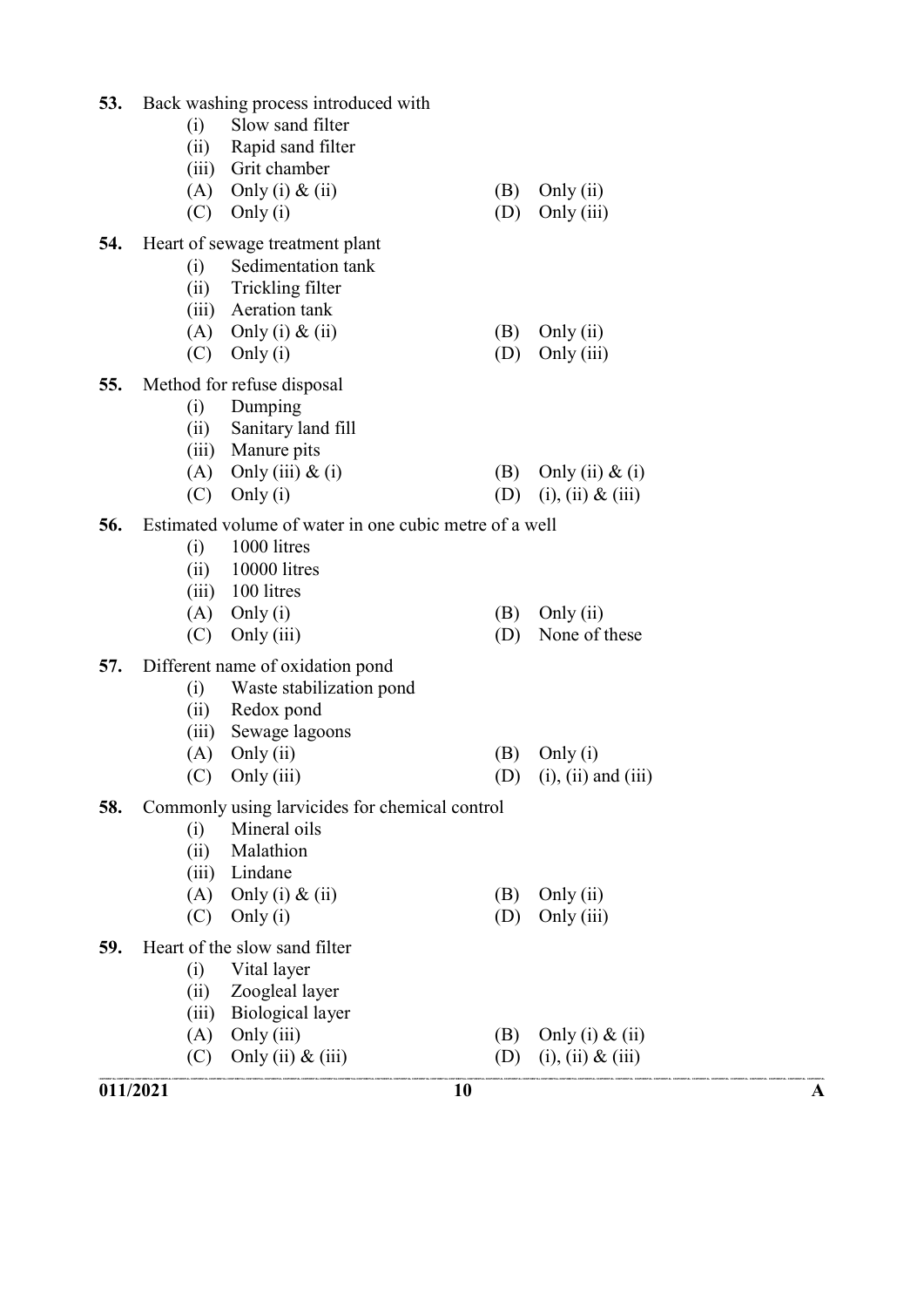| 60. |                      | The disease associated with rodents                                              |     |                                   |
|-----|----------------------|----------------------------------------------------------------------------------|-----|-----------------------------------|
|     | (i)                  | Salmonillosis                                                                    |     |                                   |
|     | (ii)<br>(iii)        | Plague<br>Leishmaniasis                                                          |     |                                   |
|     | (A)                  | Only (ii)                                                                        | (B) | Only (i), (ii) $\&$ (iii)         |
|     | (C)                  | Only (i) $&$ (ii)                                                                | (D) | Only (ii) $&$ (iii)               |
| 61. |                      | In communication "Technical Know-how" is                                         |     |                                   |
|     | (A)                  | Channel                                                                          | (B) | Message                           |
|     | (C)                  | Source                                                                           | (D) | Feed back                         |
| 62. |                      | Television is an example of                                                      |     |                                   |
|     | (A)                  | Audio aid                                                                        | (B) | Video aid                         |
|     | (C)                  | Audio-video aid                                                                  | (D) | All of the above                  |
| 63. |                      | Cognitive level of communication is based on                                     |     |                                   |
|     | (A)                  | Attitude                                                                         | (B) | <b>Skill</b>                      |
|     | (C)                  | Psychomotor                                                                      | (D) | Knowledge                         |
| 64. |                      | Public Health Act is approach in Health Education.                               |     |                                   |
|     |                      | (A) Educational                                                                  | (B) | Regulatory                        |
|     | (C)                  | Service                                                                          | (D) | None of these                     |
| 65. |                      | The concept of 'Microteaching' put forward by                                    |     |                                   |
|     |                      | (A) W. Allen                                                                     | (B) | Edgar Dale                        |
|     | (C)                  | Maslow                                                                           | (D) | Piaget                            |
| 66. |                      | The process of 'Sociometry' was put forward by                                   |     |                                   |
|     | (A)                  | Skinner                                                                          | (B) | J.L Moreno                        |
|     | (C)                  | C.H. Coolle                                                                      | (D) | Freud                             |
| 67. |                      | 'Individual Methods' in health communication is                                  |     |                                   |
|     | (A)                  | Workshop                                                                         | (B) | Exhibition                        |
|     | (C)                  | Seminar                                                                          | (D) | House visit                       |
| 68. |                      | consist of series of meetings.                                                   |     |                                   |
|     | (A)                  | Seminar                                                                          | (B) | Workshop                          |
|     | (C)                  | Role play                                                                        | (D) | All of the above                  |
| 69. | <b>Expand DAVP</b>   |                                                                                  |     |                                   |
|     | (A)                  | Department of Advertising and Visual Publicity                                   |     |                                   |
|     | (B)                  | Department of Audio Visual Publicity                                             |     |                                   |
|     | (C)<br>(D)           | Directorate of Advertising and Visual Publicity<br>None of these                 |     |                                   |
|     |                      |                                                                                  |     |                                   |
| 70. | (A)                  | In Communication "the Cone of Experience" theory put forward by<br>Sigmund Freud | (B) | <b>Charles McIntyre</b>           |
|     | (C)                  | Skinner                                                                          | (D) | <b>Edgar Dale</b>                 |
|     |                      |                                                                                  |     |                                   |
| 71. | Expand 'MBO'.<br>(A) | Management Behaviour Objectives                                                  | (B) | Management By Objectives          |
|     | (C)                  | Model Behaviour Organization                                                     | (D) | Management Behaviour Organization |
|     |                      | 11                                                                               |     | 011/2021                          |
| A   |                      |                                                                                  |     | [P.T.O.]                          |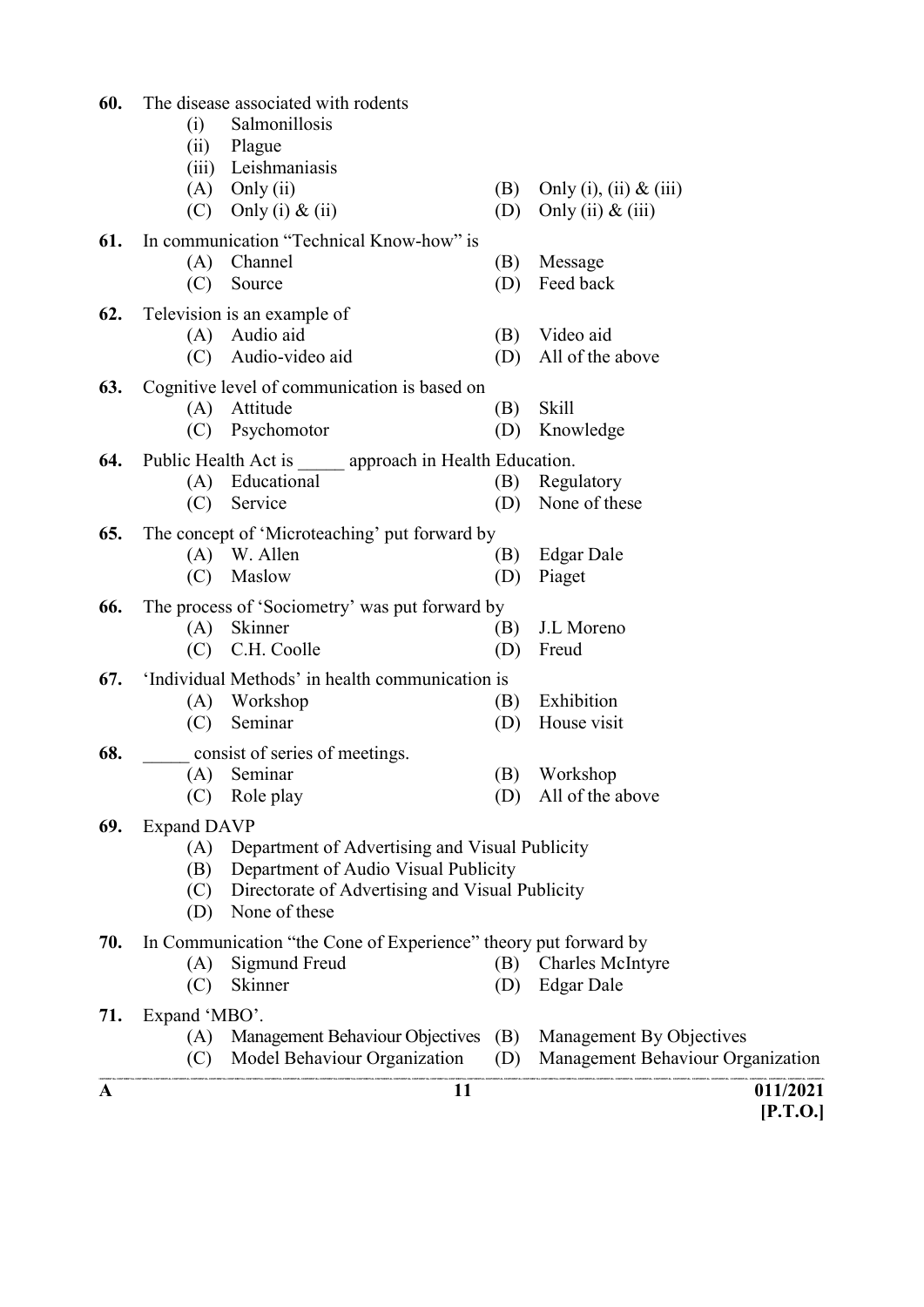| 011/2021 |                                                                                                                                       | 12                                                                      |            | A                                                                                      |  |
|----------|---------------------------------------------------------------------------------------------------------------------------------------|-------------------------------------------------------------------------|------------|----------------------------------------------------------------------------------------|--|
|          | (C)                                                                                                                                   | Parenthood                                                              | (D)        | Elderly                                                                                |  |
|          | (A)                                                                                                                                   | Adulthood                                                               | (B)        | Childhood                                                                              |  |
| 84.      |                                                                                                                                       | To prepare couple for child birth and child rearing                     |            |                                                                                        |  |
|          | (C)                                                                                                                                   | Regression                                                              | (D)        | Rationalization                                                                        |  |
|          |                                                                                                                                       | (A) Projection                                                          | (B)        | Displacement                                                                           |  |
| 83.      | Instead of accepting failure and correcting himself, the individual tries to make excuses<br>and justifies his behaviour. What is it? |                                                                         |            |                                                                                        |  |
|          | (C)                                                                                                                                   | <b>Physical Quotient</b>                                                | (D)        | Intelligence Quotient                                                                  |  |
|          |                                                                                                                                       | (A) Emotional Quotient                                                  | (B)        | Spiritual Quotient                                                                     |  |
|          | multiplying by 100?                                                                                                                   |                                                                         |            |                                                                                        |  |
| 82.      |                                                                                                                                       |                                                                         |            | Which of the following is obtained by dividing the mental age by chronological age and |  |
|          | (C)                                                                                                                                   | Rock Feller                                                             | (D)        | James Braid                                                                            |  |
|          |                                                                                                                                       | (A) Henry Dunant                                                        |            | (B) Carl Jung                                                                          |  |
|          | introvert.                                                                                                                            |                                                                         |            |                                                                                        |  |
| 81.      |                                                                                                                                       |                                                                         |            | Name the Swiss Psychiatrist who divided personalities into two types extrovert and     |  |
|          | (C)                                                                                                                                   | June 2020                                                               | (D)        | <b>July 2020</b>                                                                       |  |
| 80.      | (A)                                                                                                                                   | The Epidemic Disease Act, 1897 amended on<br>April 2020                 | (B)        | <b>May 2020</b>                                                                        |  |
|          |                                                                                                                                       |                                                                         |            |                                                                                        |  |
|          | (A)<br>(C)                                                                                                                            | 1961<br>1971                                                            | (B)<br>(D) | 1981<br>1991                                                                           |  |
| 79.      |                                                                                                                                       | In India "The Air (Prevention and Control of Pollution) Act" enacted in |            |                                                                                        |  |
|          | (C)                                                                                                                                   | Soap Mask Social Distance                                               | (D)        | <b>Safety Mask Service</b>                                                             |  |
|          | (A)                                                                                                                                   | Safe Method Surveillance                                                | (B)        | Soap Mask Sanitizer                                                                    |  |
| 78.      |                                                                                                                                       | In Covid-19 Awareness Campaign "SMS" means                              |            |                                                                                        |  |
|          | (C)                                                                                                                                   | Punjab                                                                  | (D)        | Rajasthan                                                                              |  |
|          | (A)                                                                                                                                   | Kerala                                                                  | (B)        | Sikkim                                                                                 |  |
| 77.      |                                                                                                                                       | Panchayathi Raj System initially introduced in                          |            |                                                                                        |  |
|          | (C)                                                                                                                                   | 72 <sup>nd</sup>                                                        | (D)        | 74 <sup>th</sup>                                                                       |  |
|          | (A)                                                                                                                                   | 73 <sup>rd</sup>                                                        | (B)        | $70^{\rm th}$                                                                          |  |
| 76.      |                                                                                                                                       | Panchayathi Raj Bill adopted by Parliament in 1992 by ______ amendment. |            |                                                                                        |  |
|          | (A)<br>(C)                                                                                                                            | Maslow<br>Eric Erickson                                                 | (B)<br>(D) | Pearson<br>Henry Fayol                                                                 |  |
| 75.      |                                                                                                                                       | The Fourteen Principles of Management put forward by                    |            |                                                                                        |  |
|          | (C)                                                                                                                                   | <b>Budgeting</b>                                                        | (D)        | Organizing                                                                             |  |
|          |                                                                                                                                       | (A) Communication                                                       | (B)        | Management                                                                             |  |
| 74.      |                                                                                                                                       | PERT is a technique.                                                    |            |                                                                                        |  |
|          | (C)                                                                                                                                   | Monitoring                                                              | (D)        | Planning                                                                               |  |
|          | (A)                                                                                                                                   | Organizing                                                              | (B)        | Co-ordinating                                                                          |  |
| 73.      | "Determining what is to be done" is                                                                                                   |                                                                         |            |                                                                                        |  |
|          | (C)                                                                                                                                   | (A) Developing<br>Directing                                             | (B)<br>(D) | Designing<br>Deviating                                                                 |  |
| 72.      |                                                                                                                                       | In "POSDCORB", 'D' means                                                |            |                                                                                        |  |
|          |                                                                                                                                       |                                                                         |            |                                                                                        |  |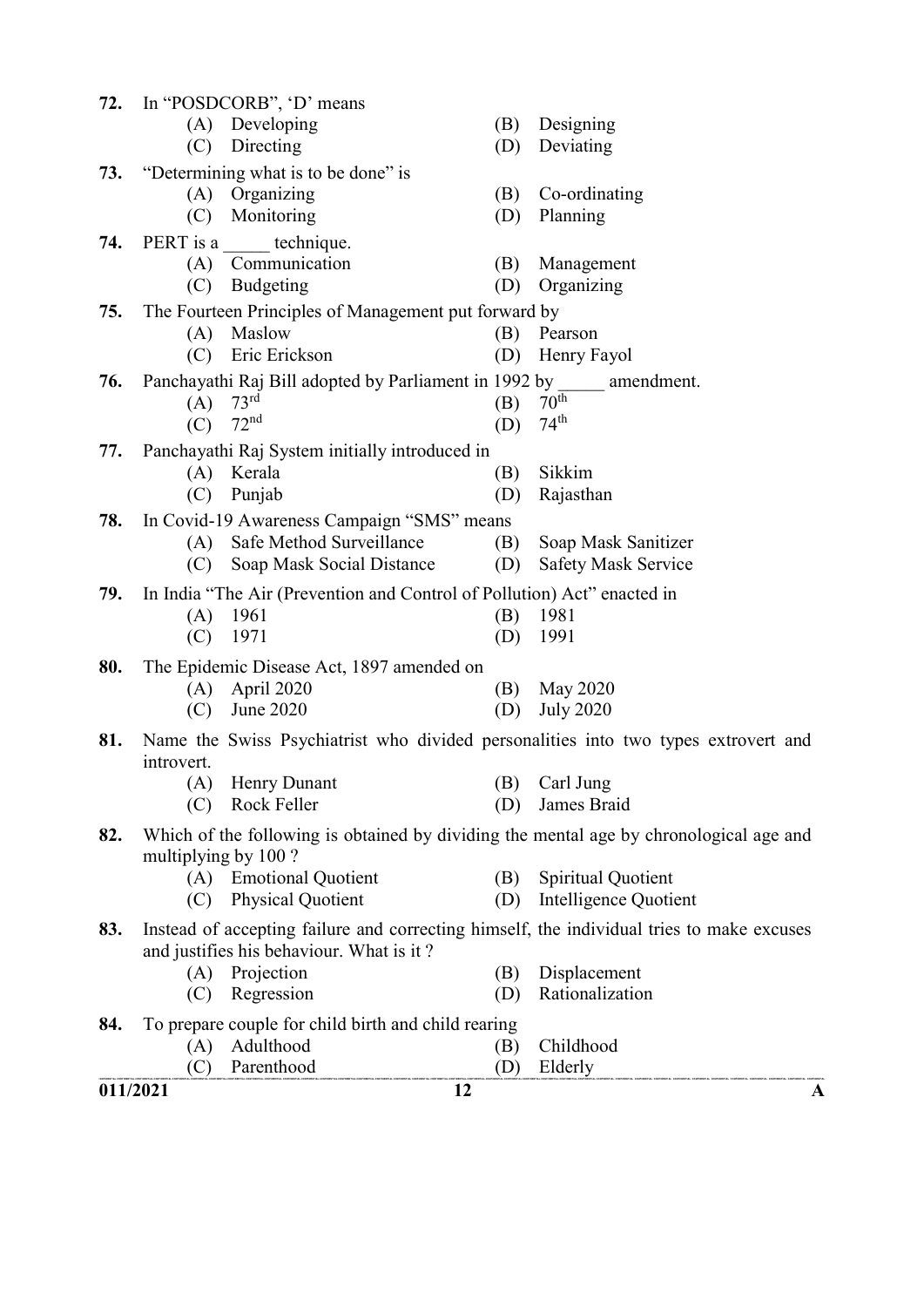| 85. | An individual is faced with problems, he employs certain ways to achieve health,<br>happiness or success. |                                                                                                     |            |                                                                            |
|-----|-----------------------------------------------------------------------------------------------------------|-----------------------------------------------------------------------------------------------------|------------|----------------------------------------------------------------------------|
|     |                                                                                                           | (A) Habit formation                                                                                 | (B)        | Learning                                                                   |
|     | (C)                                                                                                       | Defence mechanism                                                                                   | (D)        | Listening                                                                  |
| 86. | The social group determined by geographical boundaries and/or common values and<br>interests              |                                                                                                     |            |                                                                            |
|     | (A)<br>(C)                                                                                                | Nation<br>State                                                                                     | (B)<br>(D) | Family<br>Community                                                        |
| 87. | (A)                                                                                                       | Condition in which the patient pre-occupied with fears of having serious disease<br>Hypochondriasis | (B)        | Phobia                                                                     |
|     | (C)                                                                                                       | Generalised anxiety disorder                                                                        | (D)        | Dyspnoea                                                                   |
| 88. |                                                                                                           | The family consists of the married couple and their children                                        |            |                                                                            |
|     | (A)                                                                                                       | Three generation family                                                                             | (B)        | Joint family                                                               |
|     | (C)                                                                                                       | Broken family                                                                                       | (D)        | Nuclear family                                                             |
| 89. |                                                                                                           | Mental Disease descend over from one generation to the other                                        |            |                                                                            |
|     | (A)<br>(C)                                                                                                | <b>Stress</b><br>Anorexia                                                                           | (B)<br>(D) | Schizophrenia<br>Osteomalacia                                              |
|     |                                                                                                           |                                                                                                     |            |                                                                            |
| 90. | (A)                                                                                                       | Name the fundamental right that explains the child labour is an offence<br>Right to Equality        | (B)        | Right to Liberty                                                           |
|     | (C)                                                                                                       | Cultural and Educational Right                                                                      | (D)        | <b>Right Against Exploitation</b>                                          |
| 91. |                                                                                                           | Which is the correct statement?                                                                     |            |                                                                            |
|     | Ι                                                                                                         | contaminated soil.                                                                                  |            | In Hookworm infection, reservoir is man and source of infection is         |
|     | $\rm{II}$                                                                                                 | In Tetanus, reservoir and source are the same that is, soil.                                        |            |                                                                            |
|     | (A)                                                                                                       | I correct and II incorrect                                                                          | (B)        | II correct and I incorrect                                                 |
|     | (C)                                                                                                       | Both correct                                                                                        | (D)        | Both incorrect                                                             |
| 92. |                                                                                                           | Read the statements about types of vaccines:                                                        |            |                                                                            |
|     | I<br>$\rm II$                                                                                             | Hepatitis A Vaccine is a killed type vaccine                                                        |            |                                                                            |
|     | Ш                                                                                                         | Hepatitis B and HPV are Toxoid vaccines<br>BCG and Rotavirus vaccines are Live attenuated vaccines  |            |                                                                            |
|     | (A)                                                                                                       | I and II true, III false                                                                            | (B)        | II and III true, I is false                                                |
|     | (C)                                                                                                       | I and III true, II is false                                                                         | (D)        | All are true                                                               |
| 93. |                                                                                                           | Regarding Fixed Dose combination, choose the right option:                                          |            |                                                                            |
|     | $\mathbf{I}$                                                                                              |                                                                                                     |            | In DOTS, medicines are now prepared in fixed dose combinations that        |
|     |                                                                                                           | reduces the number of tablets to be consumed                                                        |            |                                                                            |
|     | $\rm II$                                                                                                  | daily regimen                                                                                       |            | Instead of alternate day regimen, TB patients taking FDC are switched to a |
|     | (A)                                                                                                       | I is correct, II incorrect                                                                          | (B)        | II correct, I incorrect                                                    |
|     | (C)                                                                                                       | Both incorrect                                                                                      | (D)        | I and II correct                                                           |
| A   |                                                                                                           | 13                                                                                                  |            | 011/2021                                                                   |

 $[P.T.O.]$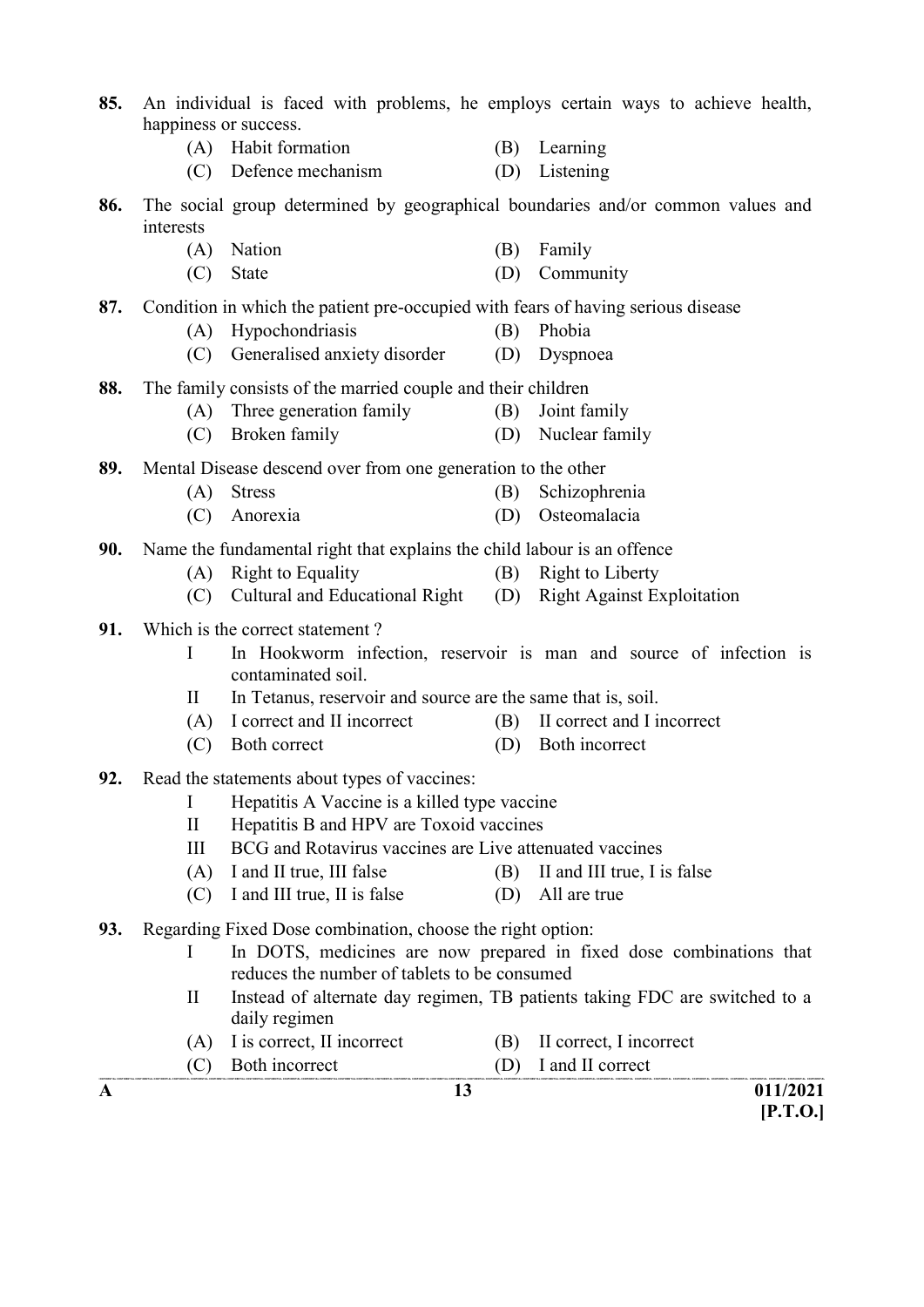- 94. Which is the correct statement regarding ORS?
	- I Composition of Trisodium citrate dehydrate in reduced osmolarity ORS is 4.5  $g/L$
	- II At home it can be prepared by mixing 6 teaspoon of salt and one teaspoon of sugar in one litre of water
	- III After each loose stool, children under 2 years of age should be given 50 to 100 ml of ORS
	- (A) I and II correct (B) II and III correct (C) Only I correct (D) Only III correct
- 95. During the first visit of a 9 month old infant, if her mother permits only one injection,
	- which one should be given ?
		- (A) DPT vaccine with OPV and vitamin A
		- (B) BCG and OPV vaccine with vitamin A
		- (C) Measles vaccine and OPV with vitamin A
		- (D) Hepatitis B vaccine and OPV with vitamin A
- 96. Pick the correct option associated with H1N1 Influenza infection
	- I Inactivated vaccine is administered as a single dose intramuscular injection in the upper arm
	- II Live attenuated vaccines are given via nasal spray
	- III Category A patients are at high risk as they have the most severe respiratory symptoms
	- (A) I and III correct (B) I and II correct
	- (C) II and III correct (D) All are correct
- 97. Choose the correct option
	- I Syphilis is caused by Treponema pallidum
	- II Whooping cough is caused by Haemophilus ducreyi
	- III Lymphatic Filariasis is caused by Wuchereria bancrofti
	- (A) I and II correct (B) II and III correct (C) I and III correct (D) All are correct
	- (C) I and III correct (D) All are correct
- 98. Read and choose the correct option:
	- I Herd immunity can protect the individual in case of Tetanus
	- II Herd immunity is maintained and stepped up by immunization programme
	- (A) I is true and II is false  $(B)$  I is false and II is true
	- (C) Both are true (D) Both false
		-

99. Which is the correct statement about acute flaccid paralysis (AFP) and polio ?

- I Reporting of all cases of AFP in children under 5 years of age is mandatory<br>II Polio vaccine should be stored at sub-zero temperature to prevent inactivation
- Polio vaccine should be stored at sub-zero temperature to prevent inactivation
- III Doses of OPV during PPI are extra doses which supplement and do not replace the doses received during routine immunization service
- (A) I and II correct (B) II and III correct (C) I and III correct (D) All are correct
	-
	-
- 100. Which is the correct option related to IDSP?

 $(C)$  I and III correct

- (A) It was launched in November 2010.
- (B) Cough more than 1 week comes under IDSP surveillance.
- (C) Classification of surveillance in IDSP is as syndromic diagnosis, presumptive and confirmed diagnosis.
- (D) IDSP does not involve private hospitals and labs.

 $011/2021$  and  $14$  and  $14$  and  $14$  and  $14$  and  $14$  and  $14$  and  $14$  and  $14$  and  $14$  and  $14$  and  $14$  and  $14$  and  $14$  and  $14$  and  $14$  and  $14$  and  $14$  and  $14$  and  $14$  and  $14$  and  $14$  and  $14$  and  $14$  and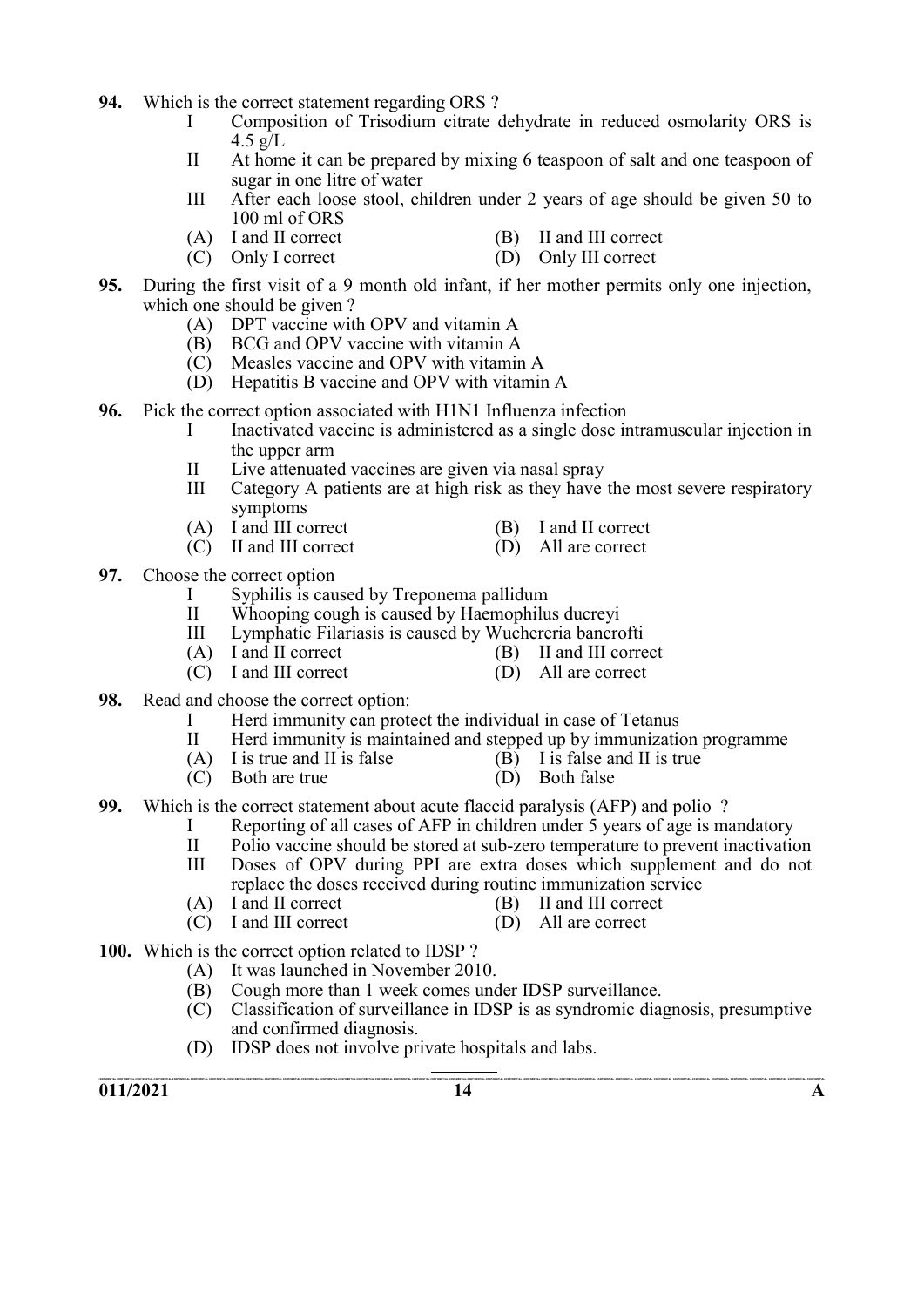# SPACE FOR ROUGH WORK